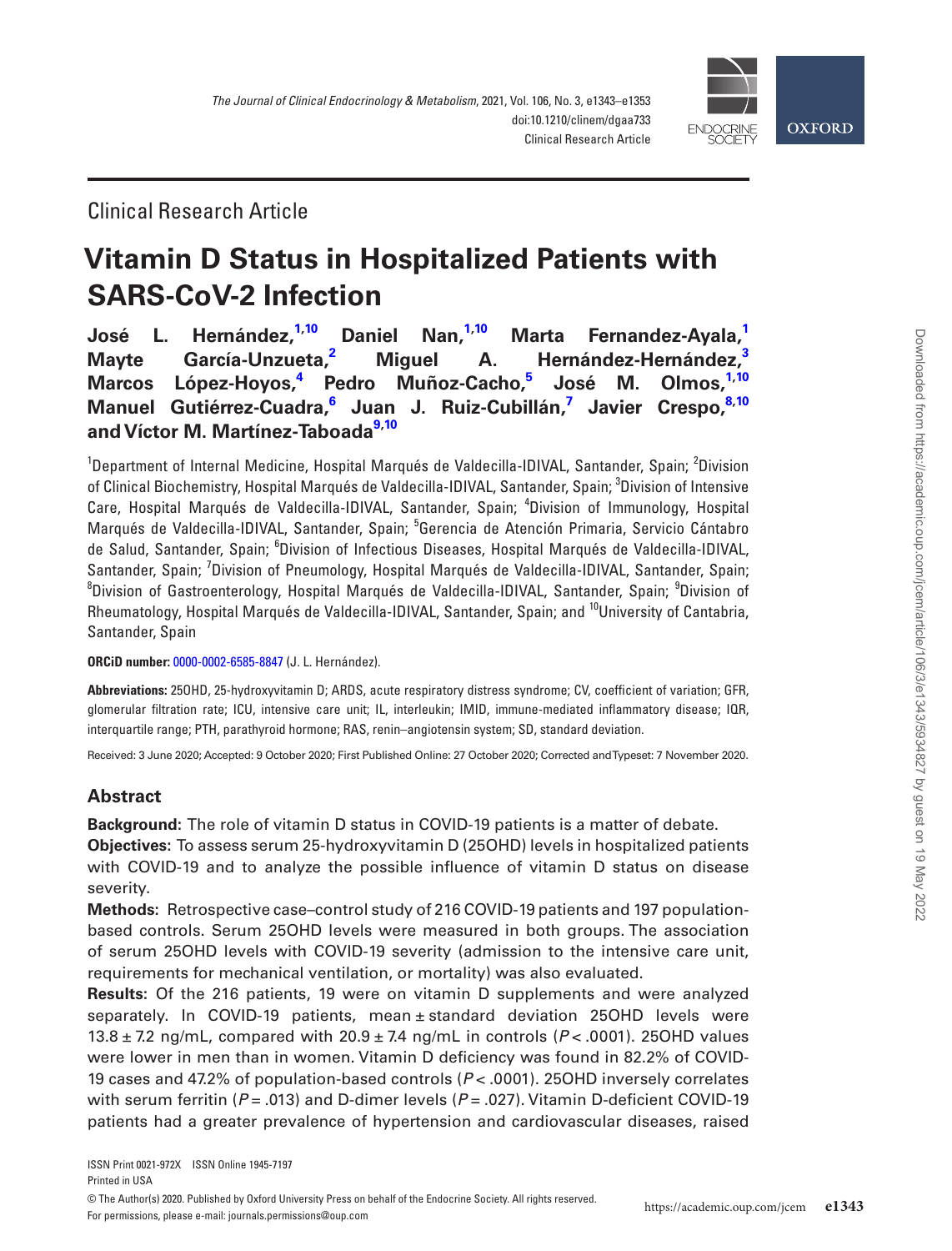serum ferritin and troponin levels, as well as a longer length of hospital stay than those with serum 25OHD levels ≥20 ng/mL. No causal relationship was found between vitamin D deficiency and COVID-19 severity as a combined endpoint or as its separate components. **Conclusions:** 25OHD levels are lower in hospitalized COVID-19 patients than in population-based controls and these patients had a higher prevalence of deficiency. We did not find any relationship between vitamin D concentrations or vitamin deficiency and the severity of the disease.

**Freeform/Key Words:** 25OHD, PTH, SARS-CoV-2 infection, COVID-19

There are several lines of evidence that might support a role for vitamin D status in SARS-CoV-2 infection. Firstly, vitamin D deficiency is a common condition all around the world, and serum 25-hydroxyvitamin D (25OHD) levels follow a well-known seasonal and geographical pattern. Spain, located in temperate zones of the Northern Hemisphere, but with a higher prevalence of vitamin D deficiency ([1\)](#page-9-0), has reached very high rates of SARS-CoV-2 infection and lethality ([2\)](#page-9-1). Secondly, vitamin D is a steroid hormone involved in the modulation of the innate and acquired immune system and also in the production of antimicrobial peptides, such as cathelicidin and human β-defensin-2, as well as in the expression of genes involved in the intracellular destruction of pathogens [\(3](#page-9-2)-[5\)](#page-9-3). Thirdly, low serum 25OHD levels are frequently found in elderly individuals or in those with chronic conditions, such as hypertension, diabetes, cancer, or cardiovascular diseases, which have also been reported as poor prognostic factors for COVID-19 ([6](#page-9-4)[-11](#page-9-5)). Finally, the downregulation of ACE2 by SARS-CoV-2 leads to a dysregulation of the renin–angiotensin system (RAS), which contributes to the "cytokine storm" that precedes the acute respiratory distress syndrome (ARDS) characteristic of the severe form of COVID-19. In this sense, vitamin D can inhibit proinflammatory cytokine production in human monocytes/macrophages ([12](#page-9-6)), and chronic vitamin D deficiency may induce RAS activation, leading to the production of fibrotic factors and, therefore, lung damage ([13](#page-9-7)).

Taking into account the above considerations, we aimed to assess the serum 25OHD levels in hospitalized patients with COVID-19 compared with population-based controls. The possible association between serum 25OHD concentrations and COVID-19 severity and mortality was also analyzed.

## **Patients and Methods**

### Study design and participants

The study consists of 2 parts. Firstly, we have designed a retrospective case–control study including 216 patients aged ≥18 years with confirmed COVID-19 admitted to the

University Hospital Marqués de Valdecilla in Santander, northern Spain, from March 10 to March 31, 2020, and 197 sex-matched population-based controls recruited from the Camargo Cohort ([14](#page-9-8), [15](#page-10-0)) during their last follow-up visit in January to March of the past year. From the present study, we have excluded patients or controls with malabsorption disorders, liver cirrhosis, serum creatinine levels >1.9 mg/dL, or previous treatment with anticonvulsants. Nineteen COVID-19 patients on oral vitamin D supplements for more than 3 months at admission were analyzed as a separate group, and controls who receive these supplements were also excluded from the study. Secondly, we have assessed only the group of COVID-19 patients to evaluate the possible influence of vitamin D deficiency on the outcome of the disease. Participants from the Camargo Cohort gave their informed written consent and the study was approved by the Cantabria Clinical Research Ethics Committee (internal code 2016.003). The present study was approved by the Ethics Committee of Cantabria (internal code 2020.55). Serum samples from Covid-19 patients were provided by the IDIVAL Biobank samples collection (internal code 2020-126).

## Data collection

Demographic, clinical, and outcome data of COVID-19 patients were gathered from hospital records, stored in a computerized database, and independently reviewed by 2 researchers. Missing data were not imputed. Smoking status was coded as current or nonsmoker. Immunosuppression included prolonged use  $(\geq 3 \text{ months})$  of corticoids  $(\geq 10 \text{ mg/s})$ day of prednisone or equivalent) or immunomodulatory agents, and bone marrow or organ transplantation. Chest X-ray and/or computed tomography scans were performed in all COVID-19 patients. Concerning immunomodulatory therapy, patients were selected for tocilizumab according to our institutional protocol. Thus, tocilizumab was indicated if there was clinical worsening with  $PaO_2/FIO_2$  ratio <300 and high serum acute-phase reactant levels when no contraindication for its use was present. The endpoint variable for COVID-19 severity has been defined as the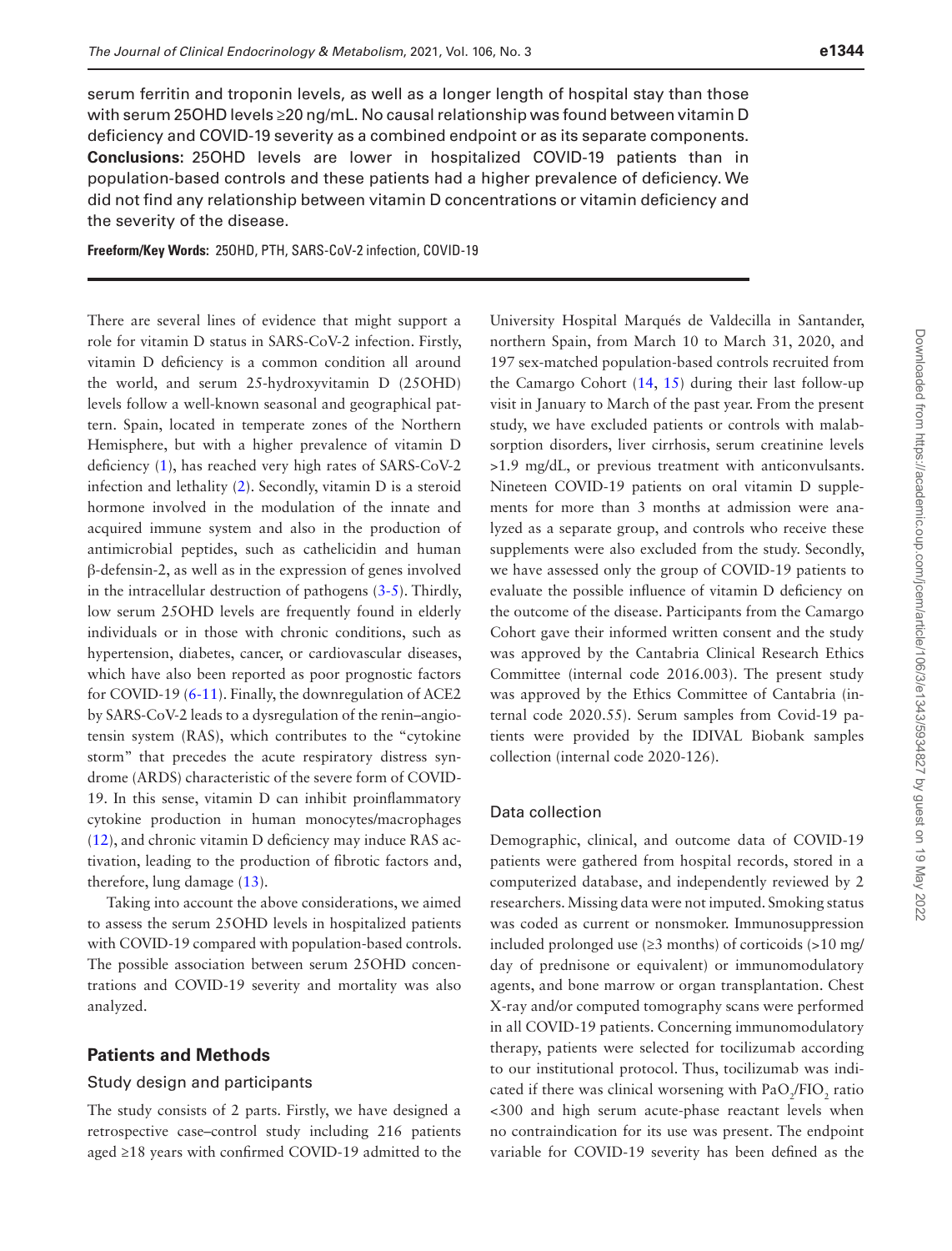composite of admission to the intensive care unit (ICU), requirement for mechanical ventilation, or in-hospital mortality. Clinical outcomes were monitored up to May 20, 2020. Overall, the criteria for ICU admission were those of the guidelines by the American Thoracic Society and Infectious Diseases Society of America ([16](#page-10-1)) and the critical care ethic recommendations for the SARS-CoV-2 pandemic by the Intensive Medicine Spanish Society [\(17\)](#page-10-2). ARDS was the main cause of ICU admission and a case-by-case assessment was carried out by the medical COVID team, including intensivists.

#### Laboratory measurements

Qualitative detection of RNA from the SARS-CoV-2 was performed by using real-time polymerase chain reaction. Blood samples from the controls were obtained from an antecubital vein in the morning after a requested 12-hour overnight fast. The serum was divided into 0.5-mL aliquots and stored at –40°C. Routine biochemical parameters were measured by standard automated methods in a Technicon Dax autoanalyzer (Technicon Instruments, CO, USA). Human interleukin (IL)-6 was measured by enzyme-linked immunosorbent assay (Enzo Life Sciences, Inc. Farmingdale, NY) following the manufacturer instructions. The sensitivity for serum IL-6 levels was 0.057 pg/mL. Intra- and interassay precision was 4.38% and 9.6%, respectively. Serum 25OHD concentrations were determined in controls by a fully automated electrochemiluminescence system (Elecsys 2010, Roche Diagnostics, GmbH, Mannheim, Germany). The detection limit of serum 25OHD was 4 ng/ mL. The intra-assay coefficient of variation (CV) was 5% and interassay was 7.5%. In COVID-19 patients, serum 25OHD levels were obtained at admission and assessed by automated competitive chemiluminescence assay (Liaison XL, DiaSorin Inc, Stillwater MN, USA). Our laboratory is DEQAS (Vitamin D External Quality Assessment Scheme) certified for this parameter. The detection limit of serum 25OHD was 4 ng/mL. The intra-assay and interassay CV were 2.58% and 7.83%, respectively. We have previously found a correlation between both techniques of 0.926 (*P* < .0001) with a random sample of 52 subjects from the Camargo Cohort.

#### Statistical analysis

Continuous variables were expressed as mean ± standard deviation (SD) or median and interquartile range and compared with the Student's t-test or Mann–Whitney U test according to the distribution of data. Categorical variables were presented as numbers and percentages and compared using the chisquared test or the Fisher exact test as appropriate. Spearman

rho was used to assess the relationships between serum 25OHD levels and several clinical and laboratory parameters. Serum 25OHD levels were stratified into 4 categories: below 10 ng/mL, between 10 and 20 ng/mL, between 20 and 30 ng/mL, and above 30 ng/mL. Vitamin D deficiency was defined as serum 25OHD levels <20 ng/mL (50 nmol/L) following a recent position paper by the European Calcified Tissue Society Working Group ([18\)](#page-10-3). A multivariable general linear model was set up to compare serum 25OHD levels between COVID-19 patients and controls (Bonferroni test), adjusting for confounding variables. In the group of COVID-19 patients, univariable and multivariable binary logistic regression analyses were used to assess the association between vitamin D (as a continuous variable, or expressed as vitamin D deficiency or as quintiles) and the dependent variable of severity of the disease. A 2-sided *P*-value less than .05 was considered statistically significant in all the calculations. A post hoc power analysis with the present sample size and the obtained difference in serum 25OHD levels between cases and controls yields a power of 100% to detect this difference. In fact, a difference of 2.1 ng/mL between groups already yields a potency of 89.8%. Nevertheless, due to the sample size and the lower number of events (especially mortality) in COVID-19 patients with and without vitamin D deficiency, the post hoc power analysis for the severity endpoints was lower than 40%.

## **Results**

We included 216 adult COVID-19 patients, of whom 19 were on vitamin D supplementation (11 patients were taking cholecalciferol, 25 000 IU/monthly in 10 cases, and 5600 IU/weekly in 1, and 8 patients were on calcifediol, 0.266 mg/monthly). The main demographic, epidemiological, and clinical characteristics of the 3 groups included in the study are summarized in [Table 1.](#page-3-0) COVID-19 patients on vitamin D supplements were mainly women and had a greater prevalence of hypertension and immunosuppression than the other 2 groups analyzed. Population-based controls included more smokers and had a lower glomerular filtration rate and greater serum parathormone levels than COVID-19 patients.

[Table 2](#page-4-0) summarizes the demographic, clinical, and laboratory data of COVID-19 patients (excluding those on vitamin supplements) according to the presence of vitamin D deficiency (serum 25OHD levels <20 ng/mL. Vitamin D-deficient COVID-19 patients had a greater prevalence of hypertension and cardiovascular diseases, raised serum ferritin and troponin levels, as well as a longer length of hospital stay than those with serum 25OHD levels ≥20 ng/mL.

The features of COVID-19 patients according to the active use of vitamin D supplements are shown in [Table 3](#page-5-0).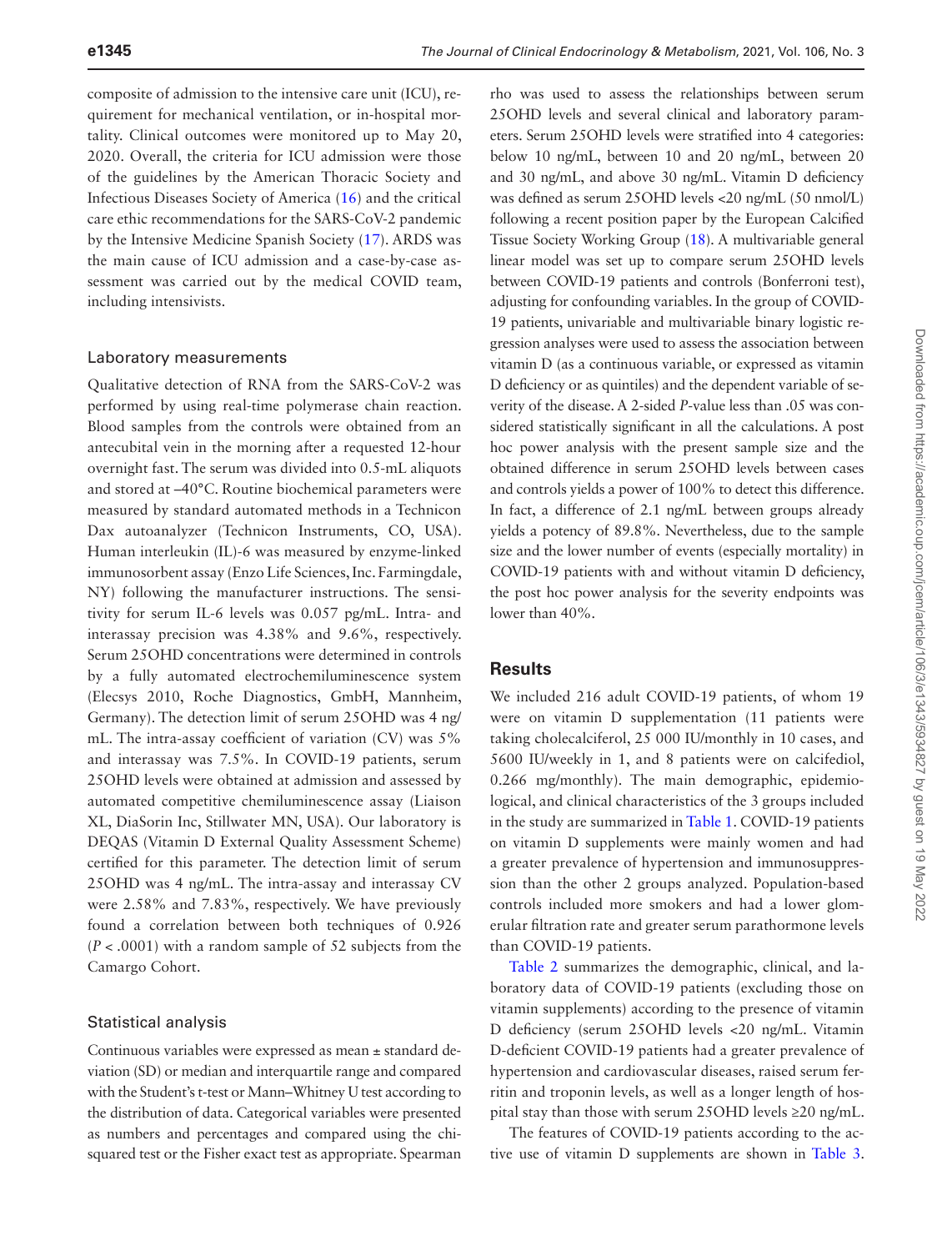<span id="page-3-0"></span>

|  | <b>Table 1.</b> Main baseline features of COVID-19 patients and controls |
|--|--------------------------------------------------------------------------|

| Variable                                               | COVID-19<br>$N = 197$ | COVID-19 D<br>$N = 19$ | Controls<br>$N = 197$ | $P^a$    | $P^b$    | $P^c$    |
|--------------------------------------------------------|-----------------------|------------------------|-----------------------|----------|----------|----------|
| Age (years), median (IQR)                              | $61.0(47.5-70.0)$     | $60.0(59.0-75.0)$      | $61.0(56.0-66.0)$     | .082     | .153     | .182     |
| Sex (male), $n$ (%)                                    | 123(62.4)             | 7(36.8)                | 123(62.4)             | .030     | .999     | .030     |
| BMI ( $\text{kg/m}^2$ ), mean $\pm$ SD                 | $29.2 \pm 4.7$        | $30.9 \pm 6.3$         | $28.9 \pm 4.0$        | .134     | .557     | .035     |
| Current smoker, n (%)                                  | 14(7.1)               | 2(10.5)                | 34(17.3)              | .638     | .002     | .747     |
| Hypertension, $n$ (%)                                  | 76 (38.6)             | 12(63.2)               | 87(44.2)              | .037     | .260     | .113     |
| Diabetes, $n$ $(\%)$                                   | 34(17.3)              | 0(0.0)                 | 31(15.7)              | .049     | .684     | .083     |
| Cardiovascular disease, n (%)                          | 21(10.7)              | 3(15.8)                | 22(11.2)              | .451     | .872     | .468     |
| COPD, $n$ $\left(\frac{\%}{6}\right)$                  | 15(7.6)               | 2(10.5)                | 9(4.6)                | .650     | .206     | .250     |
| Active cancer, $n$ (%)                                 | 7(3.6)                | 0(0.0)                 | 8(4.1)                | .999     | .792     | .999     |
| Immunosuppression, $n$ (%)                             | 16(8.1)               | 6(31.6)                | 2(1.0)                | .006     | .001     | $-.0001$ |
| ACEI / ARA2 agents, $n$ (%)                            | 58 (29.4)             | 7(36.8)                | 47(23.9)              | .502     | .210     | .265     |
| GFR-MDRD-4 (mL/min/1.73 m <sup>2</sup> ), median (IQR) | 92.2 (73.9-113.4)     | 85.9 (69.9-104.9)      | $71.9(63.3-91.5)$     | .213     | $-.0001$ | .053     |
| C-reactive protein (mg/dl), median (IQR)               | $5.60(2.63 - 11.85)$  | $7.30(2.90-15.10)$     | $0.25(0.10-0.50)$     | .756     | $-.0001$ | $-.0001$ |
| Corrected calcium (mg/dL), median (IQR)                | $8.5(8.3-9.0)$        | $8.7(8.4-9.0)$         | $9.1(8.9-9.3)$        | .175     | < .0001  | $-.0001$ |
| 25 OHD (ng/mL), mean $\pm$ SD                          | $13.8 \pm 7.2$        | $21.1 \pm 5.9$         | $20.9 \pm 7.4$        | $-.0001$ | < .0001  | .914     |
| $PTH$ (pg/mL), median (IQR)                            | $42.6(32.3-62.6)$     | 53.7 (28.8-67.4)       | $51.6(42.5-65.2)$     | .389     | $-.0001$ | .719     |

Abbreviations: BMI, body mass index; COPD, chronic obstructive pulmonary disease; ACEI, angiotensin-converting enzyme inhibitors; ARA2, angiotensinreceptor 2 antagonists; GFR, glomerular filtration rate; MDRD, modification of diet in renal disease; 25OHD, 25-hydroxyvitamin D; PTH, parathyroid hormone. *a* COVID-19 group vs COVID19\_D group.

*b* COVID-19 group vs Controls.

*c* COVID-19\_D group vs Controls.

Patients on supplements had a significantly lower  $\text{PaO}_2/\text{FIO}_2$ ratio <300 prevalence, lower serum ferritin levels, and received less frequently tocilizumab than COVID-19 patients who did not take vitamin D supplements. They also had an overall lower percentage of the combined severity endpoint and ICU admissions, as well as a shorter length of hospital stay, although these data did not reach statistical significance.

Furthermore, when we pooled together patients with 25OHD levels  $\geq$ 20 ng/mL (both at basal levels and with vitamin D supplements) and compared with patients with vitamin D deficiency, those with higher levels had a slightly better outcome expressed as a lower  $PaO_2/FIO_2$  ratio <300 (12.8% vs. 27.8%; *P* = .034), lower requirements for tocilizumab (17% vs.  $33.1\%$ ;  $P = .032$ ), less frequent radiological progression (14.9% vs. 30.2%; *P* = .037), lower ICU admissions (12.8% vs. 26.6%; *P* = .048), and also a shorter hospital stay (12.0 [8.0-17.0] vs. 8.0 [6.0-14.0] days;  $P = .002$ ). No difference was found regarding the composite severity endpoint (21.3% vs. 30.8%; *P* = .203) nor mortality (12.9% vs. 9.8%; *P* = .590).

In COVID-19 patients, mean  $\pm$  SD 25OHD levels were  $13.8 \pm 7.2$  ng/mL, compared with  $20.9 \pm 7.4$  ng/mL in controls (*P* < .0001). The distribution of serum 25OHD levels in hospitalized COVID-19 patients with or without vitamin D supplements and controls, grouped by gender, is shown in [Fig. 1](#page-6-0). Serum 25OHD values were lower in men than in women. [Fig. 2](#page-6-1) shows the percentage of COVID-19 cases (without vitamin D supplementation) and controls within the different

intervals of serum 25OHD levels. Vitamin D deficiency was found in 82.2% of COVID-19 cases and 47.2% of populationbased controls (*P* < .0001). 25OHD inversely and significantly correlated with serum ferritin and D-dimer, and there was a trend with C-reactive protein levels ([Fig. 3\)](#page-7-0). We did not find any statistical relationship between serum vitamin D and IL-6 levels in patients with COVID-19 (rho –0.032; *P* = .67), although levels of this cytokine were lower, albeit nonsignificant, in patients with serum vitamin D levels ≥20 ng/mL and those on vitamin D supplements [\(Table 3](#page-5-0)).

In the multivariable general linear model, mean serum 25OHD levels were significantly lower in COVID-19 patients (excluding those on vitamin D supplements) than in population-based controls after adjusting for age, smoking, hypertension, diabetes mellitus, history of cardiovascular events, immunosuppression, body mass index, serum corrected calcium, glomerular filtration rate, and the month of vitamin D determination: 11.9 (95% CI 9.6-14.3) ng/mL versus 21.2 (95% CI 19.7-22.7) ng/mL (*P* < .0001).

In COVID-19 patients (once those on vitamin D supplements at admission had been excluded), no relationship was found between serum vitamin D levels (as a continuous variable or expressed as vitamin D deficiency or as quintiles), and the composite severity endpoint or its separate components, in crude or adjusted logistic regression models (combine severity endpoint: unadjusted OR 1.55, 95% CI 0.66-3.65; *P* = .315; adjusted OR 1.13, 95% CI 0.27-4.77;  $P = .865$ ; for vitamin D deficiency).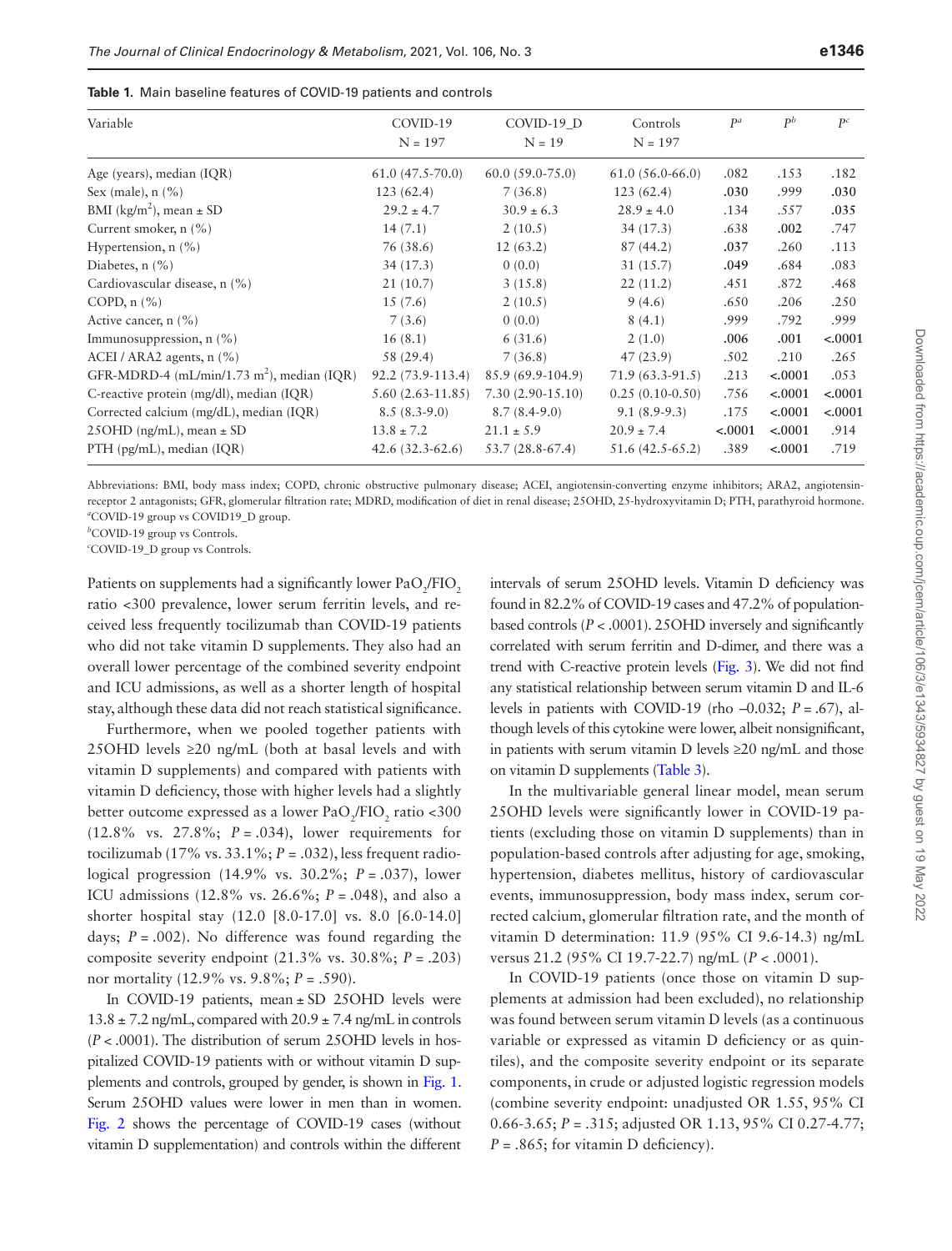#### <span id="page-4-0"></span>**Table 2.** Main characteristics of COVID-19 patients according to the presence of vitamin D deficiency

| Variable                                                                                     | $25OHD < 20$ ng/mL                      | $25OHD \geq 20$ ng/mL                 | $\cal P$         |
|----------------------------------------------------------------------------------------------|-----------------------------------------|---------------------------------------|------------------|
|                                                                                              | $N = 162$                               | $N = 35$                              |                  |
|                                                                                              |                                         |                                       |                  |
| Baseline characteristics                                                                     |                                         |                                       |                  |
| Age (years), median (IQR)                                                                    | $62.0(48.0-70.3)$                       | 58.0 (45.0-69.0)<br>17(48.6)          | .292<br>.062     |
| Sex (male), $n$ (%)                                                                          | 106(65.4)<br>$29.0 \pm 4.9$             | $29.8 \pm 4.1$                        | .428             |
| BMI (kg/m2), mean $\pm$ SD<br>Current smoker, n (%)                                          | 13(8.0)                                 | 1(2.9)                                | .471             |
| Hypertension, $n$ (%)                                                                        | 68 (42.0)                               | 8(22.9)                               | .035             |
| Diabetes, $n$ (%)                                                                            | 28 (17.3)                               | 6(17.1)                               | .984             |
| Cardiovascular disease, n (%)                                                                | 21 (13.0)                               | 0(0.0)                                | .029             |
| COPD, $n$ $(\%)$                                                                             | 13(8.0)                                 | 2(5.7)                                | .999             |
| Active cancer, n (%)                                                                         | 7(4.3)                                  | 0(0.0)                                | .357             |
| Immunosuppression, n (%)                                                                     | 11(6.8)                                 | 5(14.3)                               | .169             |
| ACEI/ARA2 agents, n (%)                                                                      | 52(32.1)                                | 6(17.1)                               | .078             |
| Clinical and laboratory data                                                                 |                                         |                                       |                  |
| Pneumonia, n (%)                                                                             | 155 (95.7)                              | 33 (94.3)                             | .662             |
|                                                                                              |                                         |                                       |                  |
| Respiratory rate >22, n $(\% )$                                                              | 36(22.2)                                | 4(11.4)                               | .150             |
| CURB-65 score, median (IQR)<br>$SBP < 100$ mmHg, n $(\% )$                                   | 1(1, 2)                                 | 1(1)                                  | .229<br>.999     |
|                                                                                              | 4(2.5)                                  | 1(2.9)                                |                  |
| PaO <sub>2</sub> /FIO <sub>2</sub> ratio, median (IQR)                                       | 444 (424-452)                           | 444 (436-452)                         | .168             |
| PaO <sub>2</sub> /FIO <sub>2</sub> ratio < 300, n $(\% )$                                    | 46(28.4)                                | 6(17.1)                               | .171             |
| Lymphocytes (mm <sup>3</sup> ), median (IQR)<br>Neutrophils (mm <sup>3</sup> ), median (IQR) | 900 (600-1200)<br>3900 (2875-6125)      | 1100 (700-1250)<br>3700 (2900-4600)   | .255             |
| Neutrophil/Lymphocyte ratio, median (IQR)                                                    | $4.85(3.00-7.52)$                       |                                       | .207             |
| Platelet count (x109/L), median (IQR)                                                        | 167 (138-217)                           | $3.63(3.00-6.67)$<br>$169(143-211)$   | .422<br>.833     |
|                                                                                              |                                         |                                       |                  |
| D-dimer (ng/mL), median (IQR)                                                                | 710.5 (469.0-1021.0)                    | 575.0 (434.0-693.0)                   | .057             |
| Ferritin (ng/mL), median (IQR)                                                               | 833.0 (330.8-1488.3)<br>$6.0(3.0-12.0)$ | 310.0 (137.3-764.0)<br>$3.0(3.0-6.0)$ | $-.0001$<br>.015 |
| hs-Troponin I (ng/L), median (IQR)<br>C-reactive protein (mg/dL), median (IQR)               | $6.10(3.10-13.60)$                      | $3.20(2.30-8.70)$                     | .064             |
| IL-6 (pg/mL), median (IQR)                                                                   | 58.9 (19.1-124.0)                       | 45.6 $(20.5-119.0)$                   | .63              |
| GFR-MDRD-4 (mL/min/1.72 m <sup>2</sup> ), median (IQR)                                       | 91.4 (73.5-114.7)                       | 98.0 (82.4-113.1)                     | .323             |
| Corrected calcium (mg/dL), median (IQR) Corrected                                            | $8.5(8.3-9.0)$                          | $8.7(8.4-9.0)$                        | .289             |
| calcium (mg/dl), median (IQR)                                                                |                                         |                                       |                  |
| 25OHD (ng/mL), mean $\pm$ SD                                                                 | $11.2 \pm 4.3$                          | $25.8 \pm 5.6$                        | $-.0001$         |
| PTH (pg/mL), median (IQR)                                                                    | 44.2 (32.3-64.8)                        | 35.6 (30.9-46.4)                      | .092             |
| Therapeutic scheme                                                                           |                                         |                                       |                  |
| Hydroxychloroquine, n (%)                                                                    | 156 (96.3)                              | 35 (100)                              | .593             |
| Lopinavir/ritonavir, n (%)                                                                   | 122(75.3)                               | 31 (88.6)                             | .088             |
| Azithromycin, n (%)                                                                          | 117(72.2)                               | 30 (85.7)                             | .096             |
| Corticosteroids, n (%)                                                                       | 40 (24.7)                               | 7(20.0)                               | .555             |
| $\beta$ -Interferon, n (%)                                                                   | 37(22.8)                                | 7(20.0)                               | .715             |
| Tocilizumab, n (%)                                                                           | 55 (34.0)                               | 8(22.9)                               | .202             |
| Anakinra, n (%)                                                                              | 12(7.4)                                 | 1(2.9)                                | .471             |
| Noninvasive ventilation, n (%)                                                               | 12(7.4)                                 | 1(2.9)                                | .471             |
| Outcome                                                                                      |                                         |                                       |                  |
| ICU admission, n (%)                                                                         | 44 (27.2)                               | 6(17.1)                               | .217             |
| Mechanical ventilation <sup><i>a</i></sup> , n $(%)$                                         | 37(84.1)                                | 6(100)                                | .576             |
| Radiological worsening, n (%)                                                                | 50 (30.9)                               | 6(17.1)                               | .103             |
| Secondary infection, n (%)                                                                   | 38 (23.5)                               | 6(17.1)                               | .416             |
| Thrombotic events <sup>b</sup> , n $(\% )$                                                   | 10(6.2)                                 | 0(0.0)                                | .214             |
| Death, $n$ (%)                                                                               | 16(10.2)                                | 4(11.4)                               | .765             |
| Composite severity endpoint, n (%)                                                           | 111(68.5)                               | 27(77.1)                              | .312             |
| Length of stay (days), median (IQR)                                                          | $12.0(8.0-17.0)$                        | $8.0(6.0-14.0)$                       | .013             |
|                                                                                              |                                         |                                       |                  |

Abbreviations: BMI, body mass index; COPD, chronic obstructive pulmonary disease; ACEI, angiotensin-converting enzyme inhibitors; ARA2, angiotensin-receptor 2 antagonists; hs, high-sensitivity; GFR, glomerular filtration rate; MDRD, modification of diet in renal disease; 25OHD, 25-hydroxyvitamin D; PTH, parathyroid hormone. *a* Refers only to the number of patients admitted to ICU.

*b* Included pulmonary embolism, deep venous thrombosis, acute coronary syndrome, and cerebrovascular disease.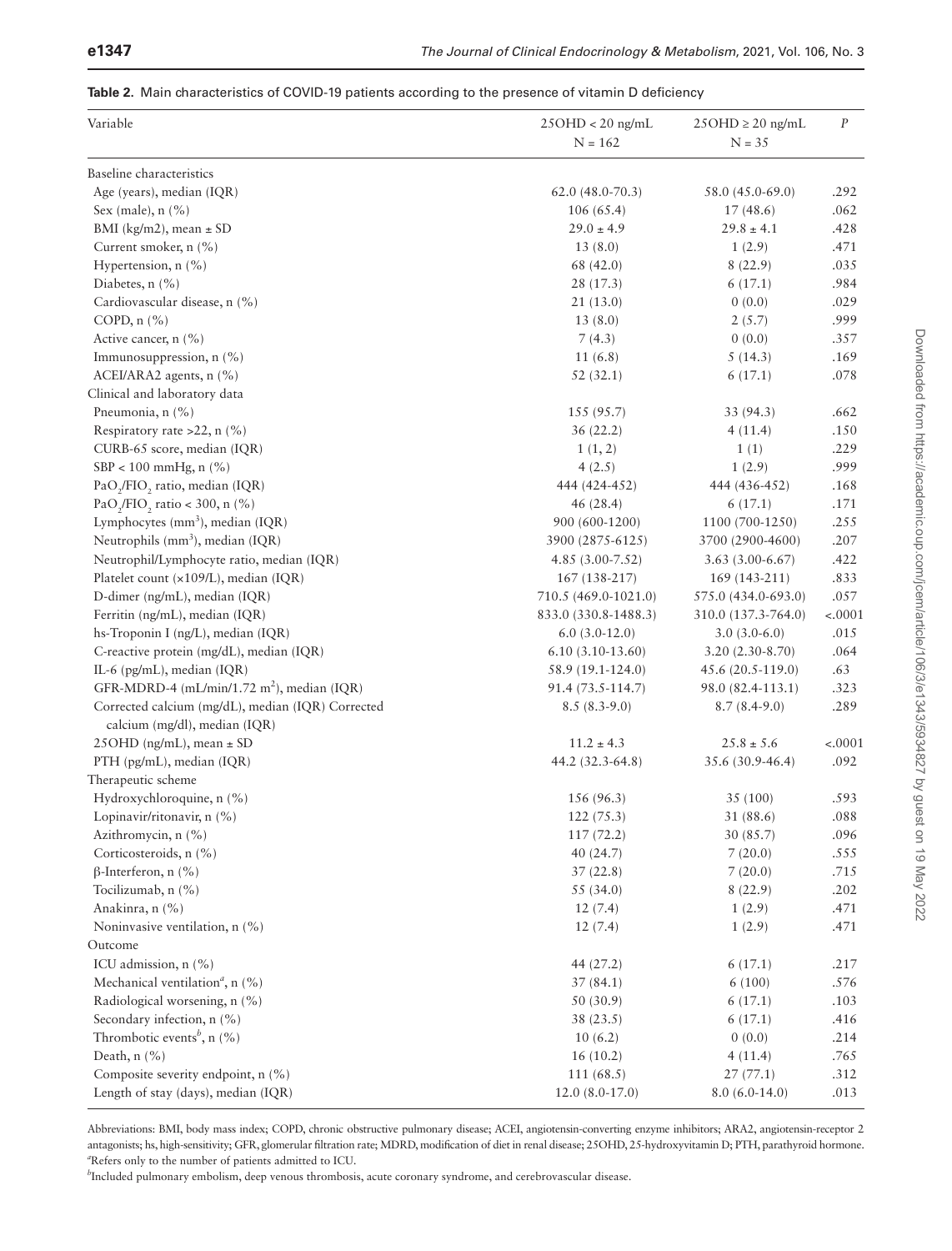#### <span id="page-5-0"></span>**Table 3.** Main features in COVID-19 patients with or without oral vitamin D supplements at admission

| Variable                                                  | $COVID-19 N = 197$   | COVID-19 $D N = 19$ | $\cal P$ |
|-----------------------------------------------------------|----------------------|---------------------|----------|
| Clinical and laboratory data                              |                      |                     |          |
| Pneumonia, n (%)                                          | 188 (95.4)           | 18 (94.7)           | .999     |
| Respiratory rate >22, $n$ (%)                             | 40(20.3)             | 3(15.8)             | .772     |
| CURB-65 score, median (IQR)                               | 1(1, 2)              | 1(1, 2)             | .353     |
| $SBP < 100$ mmHg, n $(\% )$                               | 5(2.5)               | 0(0.0)              | .999     |
| PaO <sub>2</sub> /FIO <sub>2</sub> ratio, median (IQR)    | 444 (428-452)        | 444 (432-452)       | .524     |
| PaO <sub>2</sub> /FIO <sub>2</sub> ratio < 300, n $(\% )$ | 52(26.4)             | 1(5.3)              | .049     |
| Lymphocytes (mm <sup>3</sup> ), median (IQR)              | 900 (700-1200)       | 900 (500-1400)      | .890     |
| Neutrophils (mm <sup>3</sup> ), median (IQR)              | 3900 (2900-5600)     | 4000 (2200-5100)    | .624     |
| Neutrophil/Lymphocyte ratio, median (IQR)                 | $4.75(3.00 - 7.38)$  | $4.58(2.81 - 7.82)$ | .891     |
| Platelet count $(x109/L)$ , median (IQR)                  | 167 (138-214)        | 168 (142-236)       | .478     |
| D-dimer (ng/mL), median (IQR)                             | 735.5 (254.3-1367.3) | 599 (431-1336)      | .731     |
| Ferritin (ng/mL), median (IQR)                            | 861 (330-1418)       | 315 (147.0-743.0)   | .012     |
| hs-Troponin I (ng/L), median (IQR)                        | $6.0(3.5-125.0)$     | $7.0(3.5-17.0)$     | .979     |
| C-reactive protein (mg/dl), median (IQR)                  | $5.55(2.60-11.85)$   | $7.30(2.90-15.10)$  | .73      |
| IL-6 (pg/mL), median (IQR)                                | 57.6 (21.6-125.0)    | 48.8 (13.0-129.8)   | .80      |
| Therapeutic scheme                                        |                      |                     |          |
| Hydroxychloroquine, n (%)                                 | 191 (97.0)           | 19 (100)            | .999     |
| Lopinavir/ritonavir, n (%)                                | 153 (77.7)           | 12(63.2)            | .164     |
| Azithromycin, n (%)                                       | 147 (74.6)           | 14(73.7)            | .999     |
| Corticosteroids, n (%)                                    | 47(23.9)             | 5(26.3)             | .783     |
| $\beta$ -interferon, n (%)                                | 44 $(22.3)$          | 2(10.5)             | .378     |
| Tocilizumab, n (%)                                        | 63(32.0)             | 1(5.3)              | .015     |
| Anakinra, n (%)                                           | 13(6.6)              | 1(5.3)              | .999     |
| Non-invasive ventilation, n (%)                           | 13(6.6)              | 2(10.5)             | .627     |
| Outcome                                                   |                      |                     |          |
| ICU admission, n (%)                                      | 50(25.4)             | 1(5.3)              | .05      |
| Mechanical ventilation <sup>a</sup> , n (%)               | 43 (86.0)            | 1(100)              | .999     |
| Radiological worsening, n (%)                             | 56 (28.4)            | 2(10.5)             | .093     |
| Secondary infection, n (%)                                | 44 (22.3)            | 2(10.5)             | .378     |
| Thrombotic events <sup>b</sup> , n $(\% )$                | 10(5.1)              | 1(5.3)              | .999     |
| Death, $n$ (%)                                            | 20(10.4)             | 2(10.5)             | .999     |
| Composite severity endpoint, n (%)                        | 59 (29.9)            | 3(15.8)             | .193     |
| Length of stay (days), median (IQR)                       | $12.0(8.0-16.0)$     | $8.0(6.0-14.0)$     | .107     |

Abbreviations: BMI, body mass index; COPD, chronic obstructive pulmonary disease; ACEI, angiotensin-converting enzyme inhibitors; ARA2, angiotensinreceptor 2 antagonists; hs, high-sensitivity; GFR, glomerular filtration rate; MDRD, modification of diet in renal disease; 25OHD, 25-hydroxyvitamin D; PTH, parathormone.

*a* Refers only to the number of patients admitted to ICU.

*b* Included pulmonary embolism, deep venous thrombosis, acute coronary syndrome, and cerebrovascular disease.

## **Discussion**

We have found that serum 25OHD levels are significantly lower in hospitalized COVID-19 patients than in population-based controls of similar age and sex, and that these differences remain significant even after adjusting for the main confounding factors. These levels were especially lower in the group of men with COVID-19. Despite the high frequency of vitamin D deficiency in patients hospitalized for COVID-19, we did not find an association between circulating levels of 25OHD and the severity of SARS-CoV-2 infection.

Vitamin D is a hormone with a pleiotropic role and there is compelling evidence for an epidemiological association between low serum 25OHD levels and human infections such as influenza, HIV, and hepatitis C virus infection [\(19\)](#page-10-4). The interplay between vitamin D and viral infection is an area of growing interest, and interaction with host and viral factors, immunomodulatory effects, induction of autophagy and apoptosis, and even genetic and epigenetic factors have been reported as antiviral effects of this hormone ([20](#page-10-5)). In this scenario, the SARS-CoV-2 virus pandemic has rapidly spread during winter with extreme virulence through southern European countries such as Italy and Spain. Although there was a considerable variation in the prevalence of vitamin D deficiency across countries, mainly dependent on age and the use of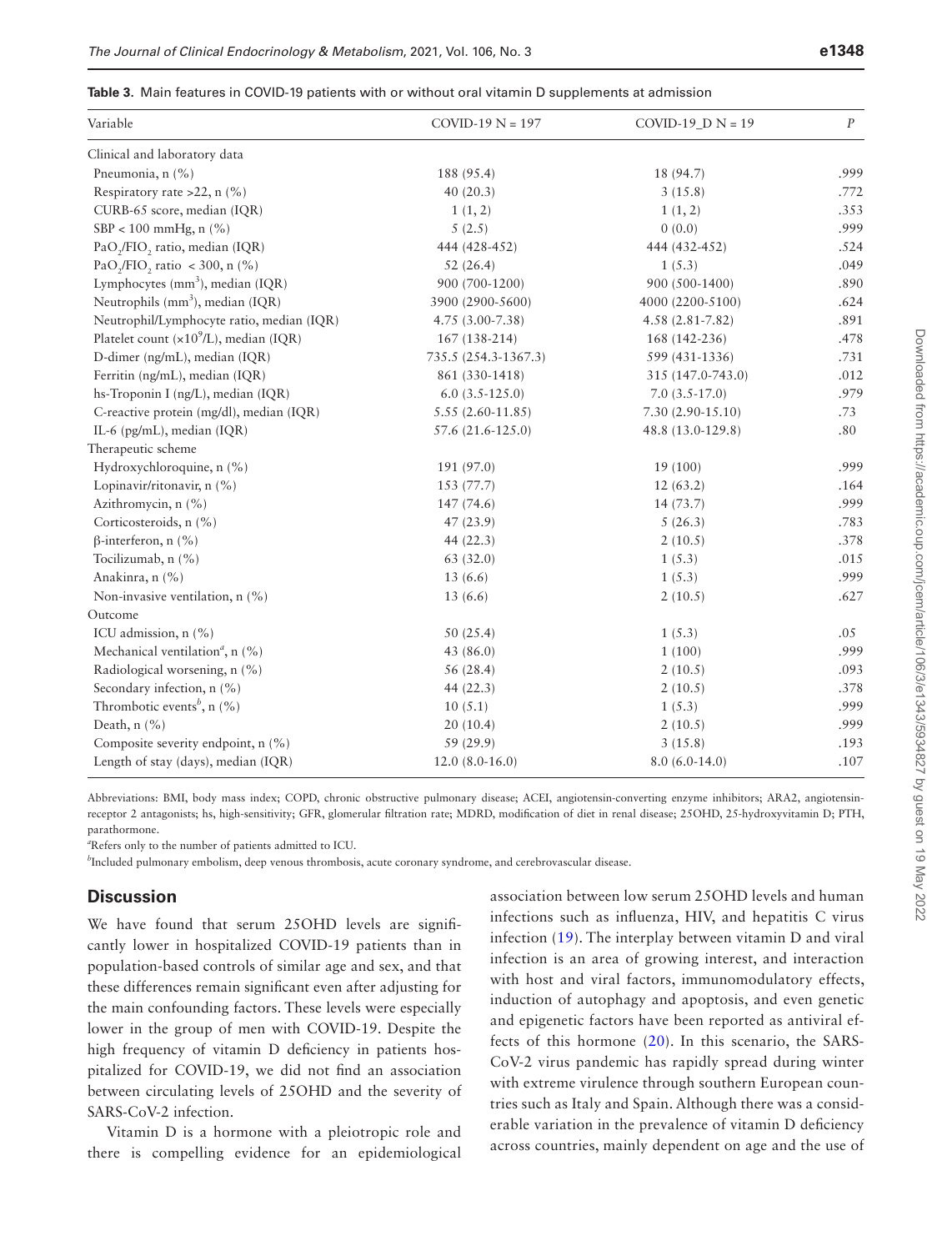vitamin D supplements or food fortification, vitamin D deficiency (25OHD levels <20 ng/mL) is found in 40% of European citizens irrespective of age group, ethnic mix, and latitude [\(18\)](#page-10-3). The population with more severe COVID-19, such as elderly people and patients with comorbidities with the highest case fatality rates ([21](#page-10-6)), are also those with lower serum 25OHD levels according to published data [\(18\)](#page-10-3). Thus, the Seneca study showed a mean 25OHD concentration of 10.4 ng/mL (26 nmol/L) in elderly subjects aged 70 to 75 years in Spain ([22](#page-10-7)). Recently, Ilie et al. ([23](#page-10-8)) found significant crude associations between serum vitamin D levels and the number of COVID-19 cases and mortality when they analyzed,



<span id="page-6-0"></span>**Figure 1.** Serum vitamin D levels in hospitalized COVID-19 patients with and without active oral vitamin D supplements and population-based controls, according to gender. Grey bars represent men and white bars represent women.

in some European countries, the mean 25OHD levels reported in some population studies.

Moreover, SARS-CoV-2 downregulates ACE2 expression, the main receptor for the virus to enter human cells, and thereby induces high angiotensin II production leading to myocardial and mainly lung inflammation and ARDS ([24](#page-10-9)). In experimental models, vitamin D deficiency induces chronic RAS activation leading to impaired lung function and overexpression of profibrotic factors ([13\)](#page-9-7). The key pathogenic mechanism for SARS-CoV-2 to develop severe complications and lethality is the hyperinflammatory state ("cytokine storm") that occurs over the first week of the onset of the symptoms. This cytokine storm may lead to severe COVID-19 complications, such as ARDS, myocarditis, and acute heart and renal failure, causing increased mortality, especially in elderly people or in patients with previous cardiovascular comorbidity ([25](#page-10-10)). The intrinsic mechanism of the anti-inflammatory effect of vitamin D remains uncertain, although its role on both, innate and adaptive immunity, has been suggested [\(26\)](#page-10-11). In this regard, experimental evidence indicates that vitamin D may inhibit IL-6 and tumor necrosis factor- $\alpha$  by attenuating p38 MAP kinase activation in human monocytes/macrophages, Moreover, 1,25OH2D<sub>3</sub> promotes the induction of T regulatory cells, thereby inhibiting production of proinflammatory cytokines, including IL-17, IL-21, and γ-interferon ([27](#page-10-12)).

In this scenario, a recent study using 350 000 UK Biobank samples obtained between 2006 and 2010 did not find an association between serum 25OHD concentrations (or vitamin D deficiency, defined as <25 mmol/L; or insufficiency <50 mmol/L) and COVID-19 risk (assessed in 449



<span id="page-6-1"></span>**Figure 2.** Percentage of COVID-19 cases (excluding those on vitamin D at admission) and controls according to different intervals of serum 25OHD levels.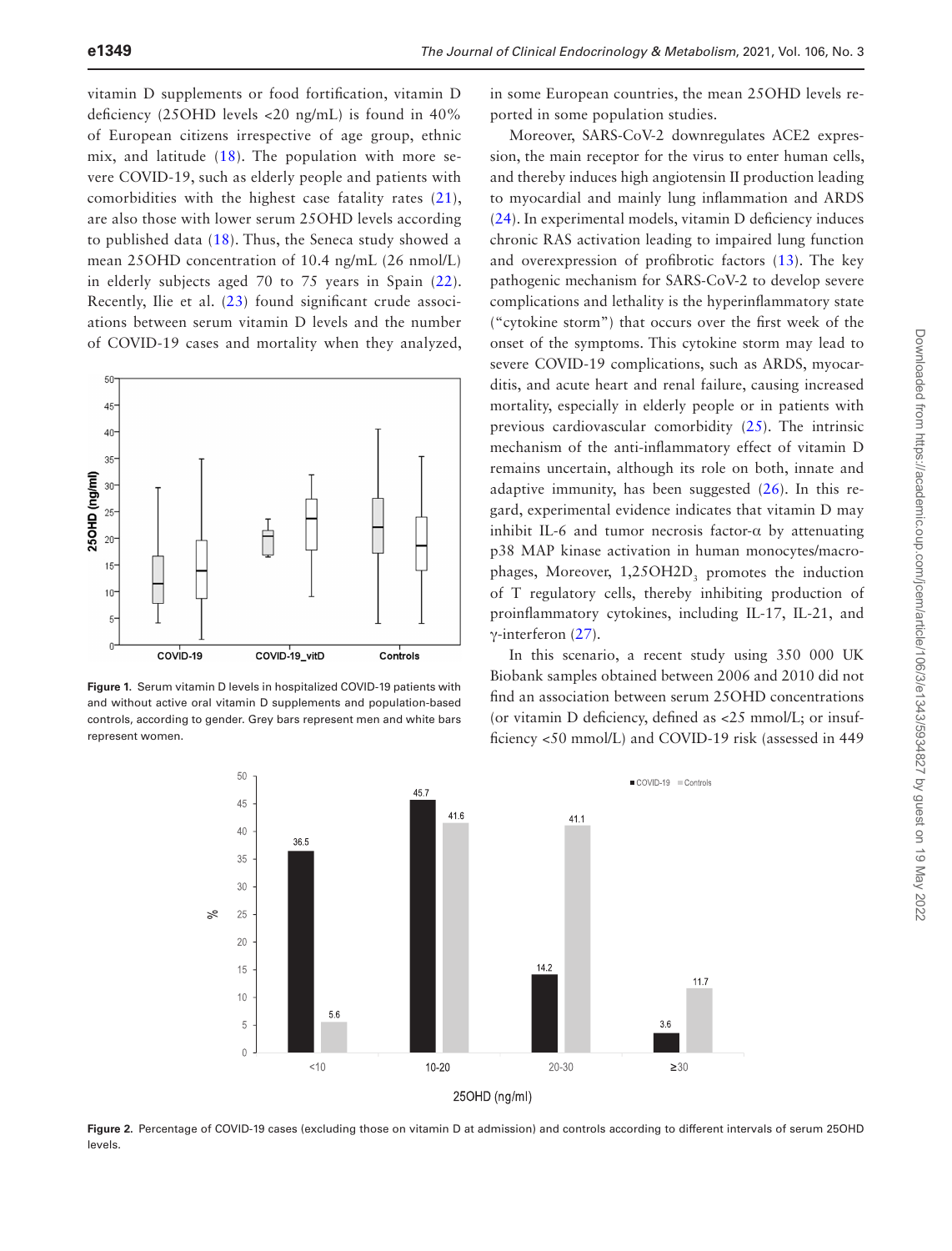

<span id="page-7-0"></span>**Figure 3.** Correlation between serum 25OHD and inflammatory markers (ferritin, A; D-dimer, B; and C-reactive protein, C).

COVID-19 patients with complete data), after adjusting for potential confounders. Besides, their results did not support that vitamin D might play a role in the reported ethnic variations in COVID-19 incidence ([28\)](#page-10-13). Baseline 25OHD levels were obtained a decade ago; information on the severity of COVID-19 was also lacking and the study included all positive tests regardless of clinical outcome. D'Avolio et al. ([29](#page-10-14)) retrospectively analyzed 107 patients who underwent SARS-CoV-2 polymerase chain reaction testing (80 with a negative and only 27 with a positive result) and simultaneous 25OHD measurement, in a Swiss hospital, from March 1 to April 14, 2020. A control cohort that included 1377 patients with serum 25OHD levels obtained in the same period of the year 2019 was also analyzed. The authors found that SARS-CoV-2-infected patients had median 25OHD levels of 11.1 ng/mL, compared with 24.6 ng/mL in SARS-CoV-2-negative subjects and controls.

Our study was carried out in a hospitalized population, and, in this sense, it is worth mentioning that serum 25OHD has been considered as a negative acute-phase reactant, and its values have been reported to be decreased during acute inflammatory diseases ([30\)](#page-10-15). Thus, our COVID-19 patients had a high prevalence of vitamin D deficiency, and serum 25OHD levels significantly and negatively correlated with

ferritin and D-dimer values, indicating that vitamin D might have a beneficial role on the systemic inflammatory state of this viral disease. Interestingly, 25OHD concentrations in COVID-19 patients on previous hormone supplements were lower than expected, supporting its behavior as a negative acute-phase reactant. Therefore, 25OHD levels should be interpreted with caution in this scenario, although the population at risk for a more severe SARS-CoV-2 infection is probably the same as that at risk for vitamin D deficiency, especially elderly individuals with comorbidities.

We did not find any relationship between serum 25OHD levels and the parameters of COVID-19 severity, such as ICU admission, the need for mechanical ventilation, or mortality, assessed as a combined endpoint or separately. In contrast to other studies [\(31,](#page-10-16) [32](#page-10-17)), we did not find an association between serum 25OHD levels and the severity of the disease. However, it cannot be completely ruled out due to the small number of events and the statistical power of the present study. Nevertheless, we had the opportunity to assess a group of 19 COVID-19 patients who were on oral vitamin D supplements at hospital admission. We observed that they had a slightly less unfavorable outcome than COVID-19 patients who did not take vitamin D supplements, with a significantly more favorable  $PaO_2/FIO_2$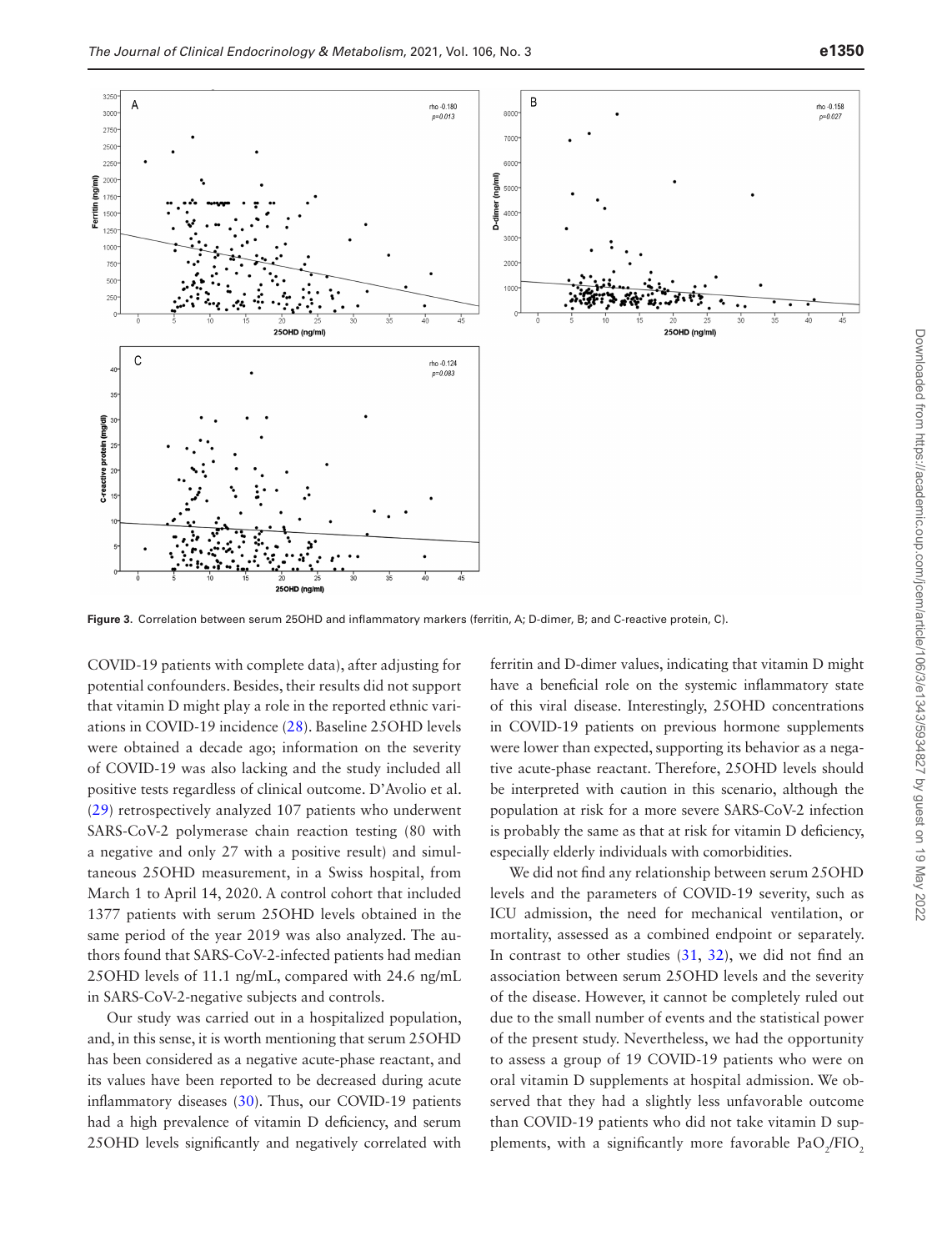ratio, lower ferritin levels, and decreased requirements for tocilizumab, and even a trend for lower ICU admissions.

Interestingly enough, 6 out of 19 COVID-19 patients on vitamin D supplements also received chronic corticosteroids or immunosuppressant agents at least during the previous 3 months because of immune-mediated inflammatory diseases (IMIDs) or suprarenal insufficiency. This is an interesting matter of debate since it has been recently suggested that the use of anticytokine and other immunosuppressive therapies is not associated with worse COVID-19 outcomes ([33\)](#page-10-18). In this sense, IMID patients on chronic corticosteroids usually received vitamin D supplements as prophylaxis or treatment of bone disease. Furthermore, they are under tight control of their comorbidities, and vitamin D deficiency is more frequently checked and treated than in the general population. Whether the outcome of COVID-19 patients on previous vitamin D might have been influenced by vitamin D status itself or by the presence of an important number of patients with IMIDs on corticosteroids and/or immunosuppressant agents is difficult to determine due to the size of the sample.

COVID-19 hospitalized patients had lower serum corrected calcium levels than the control population. In this regard, Di Filippo et al. [\(34](#page-10-19)) conducted a hospital-based retrospective study on 531 COVID-19 patients in Italy. Hypocalcemia, defined as serum ionized calcium level <1.18 mmol/L, was observed in 82% of patients, mainly elderly males. They also found that hypocalcemia was an independent predictor for hospitalization. However, and despite lower calcium and vitamin D levels in our COVID-19 patients, serum parathyroid hormone was higher in controls. This could be related to a lower glomerular filtration rate in the control population, since there is no reason to suspect relative hypoparathyroidism.

Finally, it is worth mentioning that the SARS-CoV-2 pandemic represents a challenging scenario in the management of osteoporosis and fragility fractures. Thus, COVID-19 hospitalized patients are mainly frail, older individuals with comorbidities, who are in many cases exposed to systemic corticosteroids as part of the treatment of the disease and may require prolonged immobilization periods for a complete recovery. Besides, as we observed, they have a high percentage of vitamin D deficiency that may also contribute to a loss of muscle strength and to an increase in the risk of falls. All these factors put these individuals at an increased risk for fragility fractures ([35](#page-10-20), [36](#page-10-21)). Under these circumstances, prevention strategies should be implemented. According to our results, vitamin D treatment should be recommended in COVID-19 patients with serum 25OHD deficiency, since this approach might have beneficial effects in both the musculoskeletal and the immune system [\(36\)](#page-10-21).

Our study has several limitations. First of all, those inherent to an observational study that does not permit one to establish whether vitamin D is simply a biomarker of exposure or a biomarker of effect on the disease. Other vitamin D–related parameters such as the free fraction of 25OHD, 1,25 dihydroxyvitamin D, and vitamin D binding protein were not measured. The number of COVID-19 patients who were on oral vitamin D supplements is too small and on different dosages to draw solid conclusions about its role in the clinical outcomes of the disease, although we think that it represents a unique opportunity to preliminary explore the differences between both groups of COVID-19 patients. Furthermore, the study has been conducted in a single Spanish tertiary care hospital, and data may not be generalized to other settings, ethnicities, or countries, especially those with specific policies for vitamin D supplementation or food fortification. The methods to assess serum 25OHD levels in cases and controls were different, although, as stated, we have found a very good correlation between both techniques. Finally, no dietary assessment was carried out, and therefore information on dietary habits is lacking.

In summary, serum 25OHD levels of hospitalized COVID-19 patients are lower than sex-matched populationbased controls of similar age. Men with this viral disease represent the group with lower serum vitamin D levels than women. Serum vitamin D levels below 20 ng/mL were detected in 82% of COVID-19 patients, indicating that they represent a population with a higher risk for vitamin D deficiency. In our COVID-19 patients, 25OHD was inversely associated with some inflammatory parameters, such as ferritin and D-dimer. We did not found any relationship between vitamin D concentrations or vitamin deficiency and the severity of the disease, including mortality, although further studies including a large sample size should be done to determine the real impact of vitamin D deficiency on the severity of COVID-19. Probably the best approach should be to identify and treat vitamin D deficiency, especially in high-risk individuals such as elderly people, patients with comorbidities, and nursing home residents, to maintain serum 25OHD levels above 20 ng/mL, and probably with a target between 30 ng/mL and 50 ng/mL. Whether the treatment of vitamin D deficiency will play some role in the prevention of the viral disease or improve the prognosis of patients with COVID-19 remains to be elucidated in large randomized controlled trials, which will be certainly necessary to precisely define the role of vitamin D supplementation in futures waves of SARS-CoV-2 infection.

## **Acknowledgments**

*HUMV-COVID group (in alphabetical order):* Cristina Abad, Beatriz Abascal, Mario Agudo, Juan Alonso, Lucía Alonso, Inés Álvarez, Sofía Álvarez, Carlos Amado, Guido Andretta, Carlos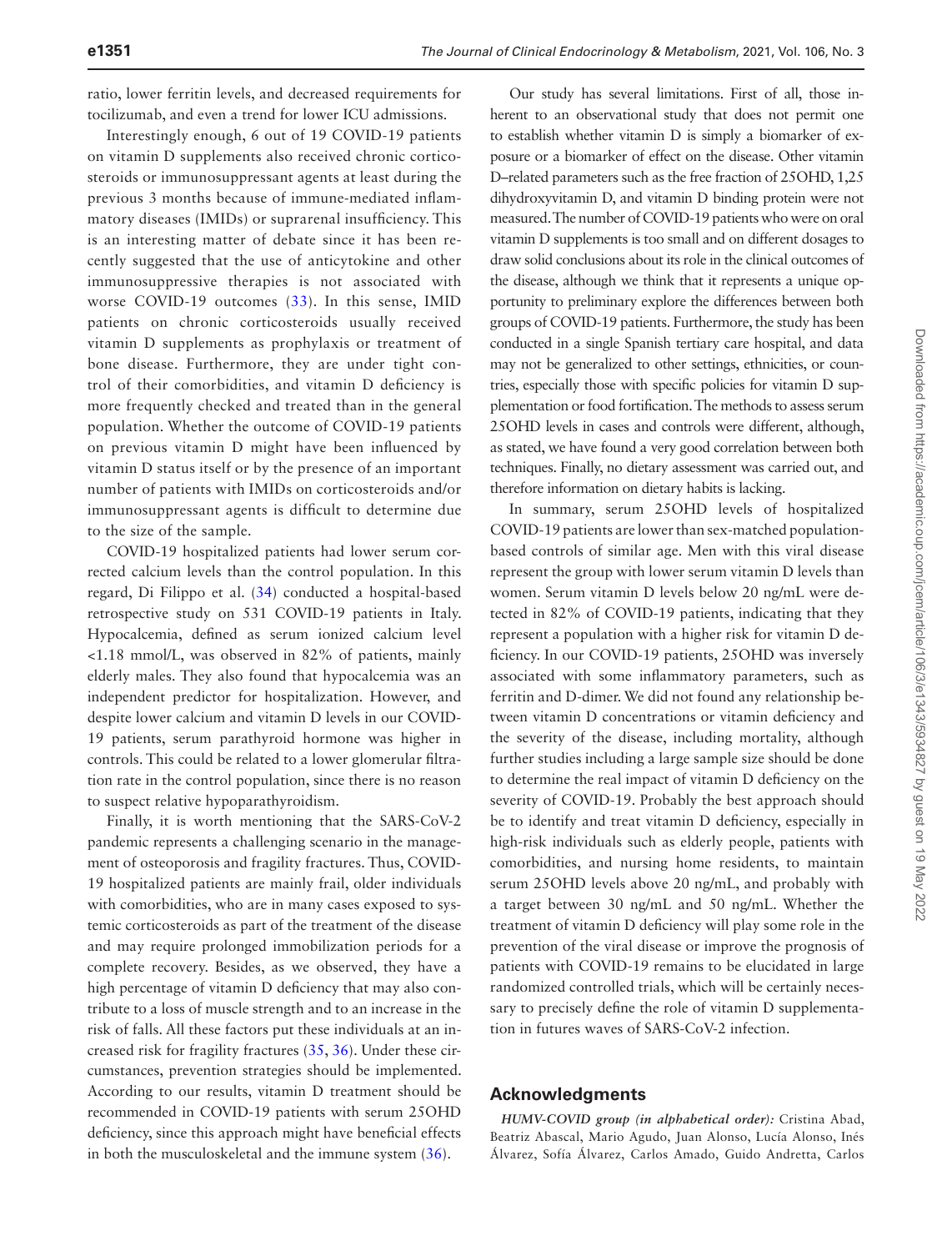Armiñanzas, Ana M. Arnaiz, Francisco Arnaiz, Laura Ayarza, Cristina Baldeón, María A. Ballesteros, Eva Barrero, María J. Bartolomé, Lara Belmar, Arancha Bermúdez, Ana Berrazueta, Carmen Blanco, Teresa Borderias, Marta Boya, Javier Burón, Alejandro Caballero, Marta Cabello, Vanesa Calvo-Rio, Sandra Campos, Violeta Cantero, Santiago Cantoya, Lucía Cañamero, Belén Caramelo, Juan M. Cerezo, Marina Cherchi, José M. Cifrián, Marina Cobreros, Alicia Cuesta, Sandra de la Roz, María del Barrio, Sara Delgado, Álvaro Díaz, Teresa Díaz de Terán, Juan J. Domínguez, Mathew Domínguez, María J. Domínguez, Carlos Durán, Patricia Escudero, Carmen Fariñas, Marina Fayos, Marlene Feo, Marta Fernández-Sampedro, Sonia Fernández-Jorde, Diego Ferrer, Patricia Fierro, Jimmy Flores, José Ignacio Fortea, María J. García, José D. García, Adrián García, Patricia García, Ana García-Miguélez, Carmen García-Ibarbia, Luis Gibert, Aritz Gil, Alejandro J. Gil, Mónica González, Pablo González, Alejandro González, Paula González-Bores, Sofía Gonzalez-Lizarbe, Laura Gutiérrez, María C. Gutiérrez del Río, Marina Haro, Rosa Herreras, María S. Holanda, Andrés Insunza, David Iturbe, Sheila Izquierdo, José M. Lanza, Maite Latorre, Miguel Llano, Susana Llerena, Marta López, Miriam López, Carlos López, Ana López, Sara López-García, Laura López-Delgado, Iciar Lorda, José L. Lozano, Jorge Madera, Tamara Maestre, Adrián Magarida, Juan Martín, Marta Martín-Millán, Amaya Martínez, David Martínez, Gonzalo Martínez de las Cuevas, Joel Mazariegos, Iván Mazón, Jaime Mazón, Mireia Menéndez, Eduardo Miñambres, Víctor Mora, Pablo Munguía, José J. Napal, Iñigo Navarro, Sara Nieto, Tomás Obeso, Aitor Odriozola, Félix Ortiz, María Ortiz, Fernando Ortiz-Flores, Elsa Ots, Javier Pardo, Juan Parra, Raúl Parra, Ana C. Pascual, Yhivian Peñasco, José L. Pérez-Canga, Jesús Pérez del Molino, Nuria Puente, Leandra Reguero, Adriana Reyes, José A. Riancho, Eloy Rodríguez, Bryan Rodríguez, Juan C. Rodríguez-Borregán, Felix Romay, Cristina Ruiz, Luis J. Ruiz, Ana Ruiz, Jaime Salas, Zaida Salmón, Borja Sampedro, Juncal Sánchez-Arguiano, Laura Sánchez-Togneri, Juan Sánchez-Ceña, María J. Sanz-Aranguez, Patricio Seabrook, David Serrano, Marina Serrano, Nicolás Sierrasesumaga, Marta Sotelo, Borja Suberviola, Beatriz Tapia, Guillermo Tejón, Sandra Tello, Sonia Trabanco, Idoia Valduvieco, Carmen Valero, María T. Valiente, Lucrecia Yáñez, Zoilo Yusta, Miguel A. Zabaleta.

*Financial Support:* The Camargo Cohort Study was supported by grants from the Instituto de Salud Carlos III (PI18/00762), Ministerio de Economía y Competitividad, Spain, which included FEDER funds from the EU.

*Author Contributions:* J.L.H., P.M.C., and V.M.T. designed the research and analyzed the data. D.N., M.F.A., and M.A.H. collected the data; M.L.H. and M.G.U. performed the laboratory analyses. J.L.H. and V.M.T. wrote the manuscript; P.M.C., M.L.H., J.M.O., J.R.B., M.G.C., M.A.H., and J.C. critically revised the manuscript. All authors discussed the results and contributed to the final paper.

## **Additional Information**

*Correspondence and Reprint Requests***:** José Luis Hernández, Department of Internal Medicine, Hospital Universitario Marqués de Valdecilla, University of Cantabria, Avda. Valdecilla s/n. 39008, Santander, Spain. E-mail: [joseluis.hernandez@scsalud.es.](mailto:joseluis.hernandez@scsalud.es?subject=)

*Disclosure Summary:* Dr. Hernández reports research grants form Amgen and fees for lectures or speaker bureau from Amgen, MSD, and Bayer, outside the submitted work. Dr. Crespo reports grants and research support from Gilead Sciences, AbbVie, MSD and Intercept Pharmaceuticals (all outside the submitted work) and speaker for Gilead Sciences and AbbVie. Drs. Martínez-Taboada, Nan, Fernández-Ayala, Hernández-Hernández, López-Hoyos, García-Unzueta, Muñoz-Cacho, Olmos, Cubillán, and Gutiérrez-Cuadra, have nothing to disclose.

*Data Availability:* Some or all datasets generated during and/ or analyzed during the current study are not publicly available but are available from the corresponding author on reasonable request.

### **References**

- <span id="page-9-0"></span>1. González-Molero I, Morcillo S, Valdés S, et al. Vitamin D deficiency in Spain: a population-based cohort study. *Eur J Clin Nutr.* 2011;**65**(3):321-328.
- <span id="page-9-1"></span>2. Khafaie MA, Rahim F. Cross-country comparison of case fatality rates of COVID-19/SARS-COV-2. *Osong Public Health Res Perspect.* 2020;**11**(2):74-80.
- <span id="page-9-2"></span>3. Alvarez-Rodriguez L, Lopez-Hoyos M, Garcia-Unzueta M, Amado JA, Cacho PM, Martinez-Taboada VM. Age and low levels of circulating vitamin D are associated with impaired innate immune function. *J Leukoc Biol.* 2012;**91**(5): 829-838.
- 4. Gois PHF, Ferreira D, Olenski S, et al. Vitamin D and infectious diseases: simple bystander or contributing factor? *Nutrients*. 2017;**9**(7):651.
- <span id="page-9-3"></span>5. Watkins RR, Lemonovich TL, Salata RA. An update on the association of vitamin D deficiency with common infectious diseases. *Can J Physiol Pharmacol.* 2015;**93**(5):363-368.
- <span id="page-9-4"></span>6. Ananthakrishnan AN, Cheng SC, Cai T, et al. Association between reduced plasma 25-hydroxy vitamin D and increased risk of cancer in patients with inflammatory bowel diseases. *Clin Gastroenterol Hepatol.* 2014;**12**(5):821-827.
- 7. Schwalfenberg G. Vitamin D and diabetes: improvement of glycemic control with vitamin D3 repletion. *Can Fam Physician.* 2008;**54**(6):864-866.
- 8. Joukar F, Naghipour M, Hassanipour S, et al. Association of serum levels of Vitamin D with blood pressure status in Northern Iranian population: the PERSIAN Guilan Cohort Study (PGCS). *Int J Gen Med.* 2020;**13**:99-104.
- 9. Mosekilde L. Vitamin D and the elderly. *Clin Endocrinol (Oxf).* 2005;**62**(3):265-281.
- 10. Zhou F, Yu T, Du R, et al. Clinical course and risk factors for mortality of adult inpatients with COVID-19 in Wuhan, China: a retrospective cohort study. *Lancet.* 2020;**395**(10229):1054-1062.
- <span id="page-9-5"></span>11. Dariya B, Nagaraju GP. Understanding novel COVID-19: its impact on organ failure and risk assessment for diabetic and cancer patients. *Cytokine Growth Factor Rev.* 2020;**53**:43-52.
- <span id="page-9-6"></span>12. Zhang Y, Leung DY, Richers BN, et al. Vitamin D inhibits monocyte/macrophage proinflammatory cytokine production by targeting MAPK phosphatase-1. *J Immunol.* 2012;**188**(5):2127-2135.
- <span id="page-9-7"></span>13. Shi Y, Liu T, Yao L, et al. Chronic vitamin D deficiency induces lung fibrosis through activation of the renin-angiotensin system. *Sci Rep.* 2017;**7**(1):3312.
- <span id="page-9-8"></span>14. Hernández JL, Olmos JM, Pariente E, et al. Metabolic syndrome and bone metabolism: the Camargo Cohort study. *Menopause.* 2010;**17**(5):955-961.